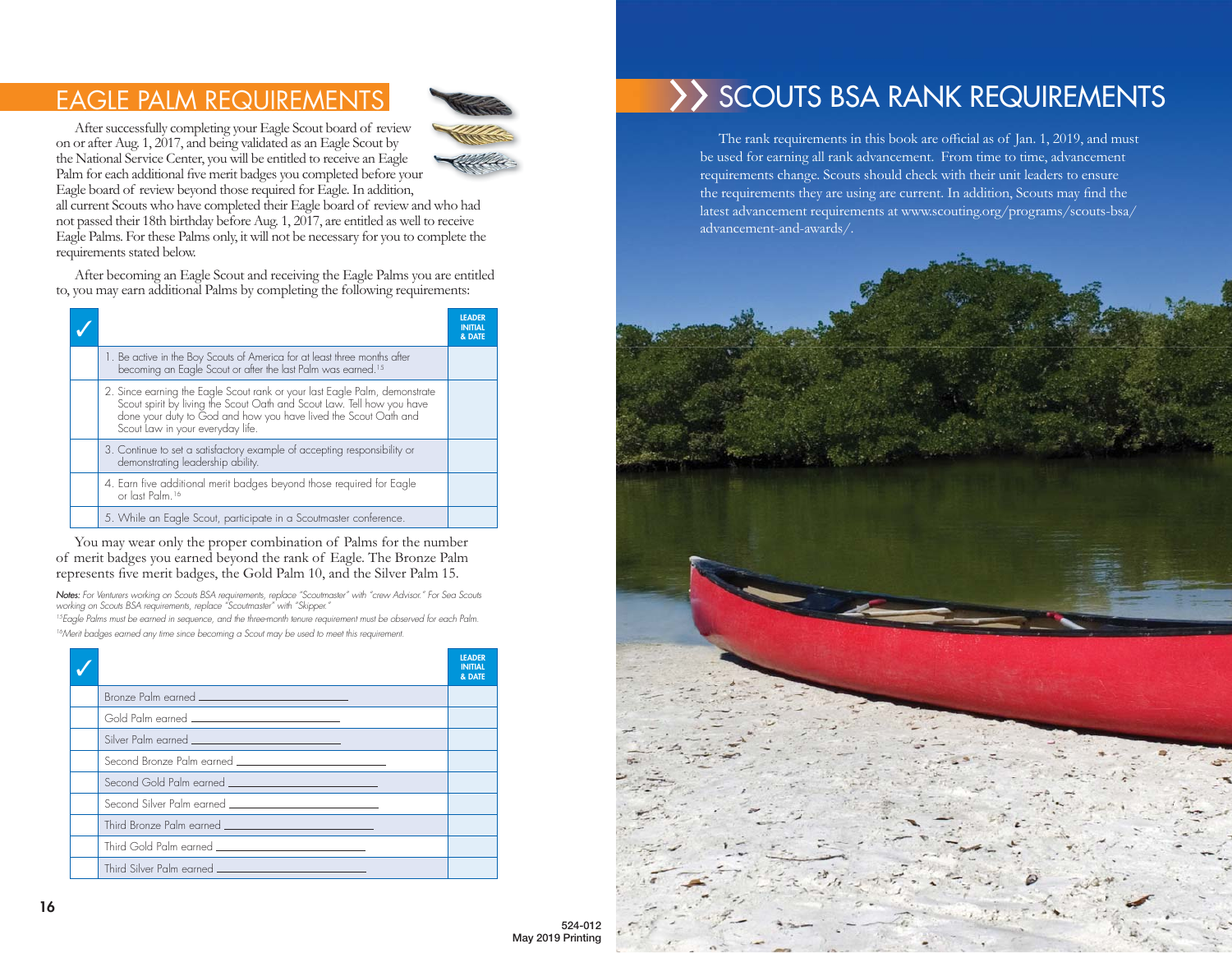

|                                                                                                                                                                                                                                                                                                                                                                                   |    |                                                                                                                                                                                                                                                                                                                                                                                                                                                                                                                                                                                                                                                                                   | <b>IFADER</b><br><b>INITIAI</b><br>& DATE |
|-----------------------------------------------------------------------------------------------------------------------------------------------------------------------------------------------------------------------------------------------------------------------------------------------------------------------------------------------------------------------------------|----|-----------------------------------------------------------------------------------------------------------------------------------------------------------------------------------------------------------------------------------------------------------------------------------------------------------------------------------------------------------------------------------------------------------------------------------------------------------------------------------------------------------------------------------------------------------------------------------------------------------------------------------------------------------------------------------|-------------------------------------------|
|                                                                                                                                                                                                                                                                                                                                                                                   | 5. | While a Life Scout, plan, develop, and give leadership to others in a service<br>project helpful to any religious institution, any school, or your community. (The<br>project must benefit an organization other than the Boy Scouts of America.)<br>A project proposal must be approved by the organization benefiting from<br>the effort, your Scoutmaster and unit committee, and the council or district<br>before you start. You must use the Eagle Scout Service Project Workbook,<br>BSA publication No. 512-927, in meeting this requirement. (To learn more<br>about the Eagle Scout service project, see the Guide to Advancement, topics<br>9.0.2.0 through 9.0.2.16.) |                                           |
|                                                                                                                                                                                                                                                                                                                                                                                   | 6. | While a Life Scout, participate in a Scoutmaster conference.                                                                                                                                                                                                                                                                                                                                                                                                                                                                                                                                                                                                                      |                                           |
| In preparation for your board of review, prepare and attach to your Eagle Scout Rank Application<br>a statement of your ambitions and life purpose and a listing of positions held in your religious<br>institution, school, camp, community, or other organizations, during which you demonstrated<br>leadership skills. Include honors and awards received during this service. |    |                                                                                                                                                                                                                                                                                                                                                                                                                                                                                                                                                                                                                                                                                   |                                           |
|                                                                                                                                                                                                                                                                                                                                                                                   | 7. | Successfully complete your board of review for the Eagle Scout rank. <sup>12</sup><br>(This requirement may be met after age 18, in accordance with Guide to<br>Advancement topic 8.0.3.1.13).                                                                                                                                                                                                                                                                                                                                                                                                                                                                                    |                                           |

Notes: For Venturers working on Scouts BSA requirements, replace "troop" with "crew" and "Scoutmaster" with "crew Advisor." For Sea Scouts working on Scouts BSA requirements, replace "troop" with "ship" and "Scoutmaster" with "Skipper."

#### 12APPEALS AND EXTENSIONS

If a Scout believes all requirements for the Eagle Scout rank have been completed but a board of review is denied, the Scout may request a board of review under disputed circumstances in accordance with Guide to Advancement topic 8.0.3.2.

If the board of review does not approve the Scout's advancement, the decision may be appealed in accordance with Guide to Advancement topic 8.0.4.0.

A Scout who foresees that, due to no fault or choice of their own, it will not be possible to complete the Eagle Scout rank requirements before age 18 may apply for a limited time extension in accordance with Guide to Advancement topic 9.0.4.0. These are rarely granted and reserved only for work on Eagle.

#### 13AGE REQUIREMENT ELIGIBILITY

Merit badges, badges of rank, and Eagle Palms may be earned by a registered Scout or a qualified Venturer or Sea Scout. Scouts may earn these awards until their 18th birthday. Any Venturer or Sea Scout who has achieved the First Class rank as a Scout in a troop or as a Lone Scout may continue working up to their 18th birthday toward the Star, Life, and Eagle Scout ranks and Eagle Palms.

An Eagle Scout board of review may occur, without special approval, within three months after the 18th birthday. Local councils must preapprove those held three to six months afterward. To initiate approval, the candidate, the candidate's parent or guardian, the unit leader, or a unit committee member attaches to the application a statement explaining the delay. Consult the Guide to Advancement, topic 8.0.3.1, in the case where a board of review is to be conducted more than six months after a candidate's 18th birthday.

If you have a permanent physical or mental disability, or a disability expected to last more than two years or beyond age 18, you may become an Eagle Scout by qualifying for as many required merit badges as you can and qualifying for alternative merit badges for the rest. If you seek to become an Eagle Scout under this procedure, you must submit a special application to your local council service center. Your application must be approved by your council advancement committee before you can work on alternative merit badges.

A Scout, Venturer, or Sea Scout with a disability may also qualify to work toward rank advancement after reaching 18 years of age if the guidelines outlined in section 10 of the Guide to Advancement are met.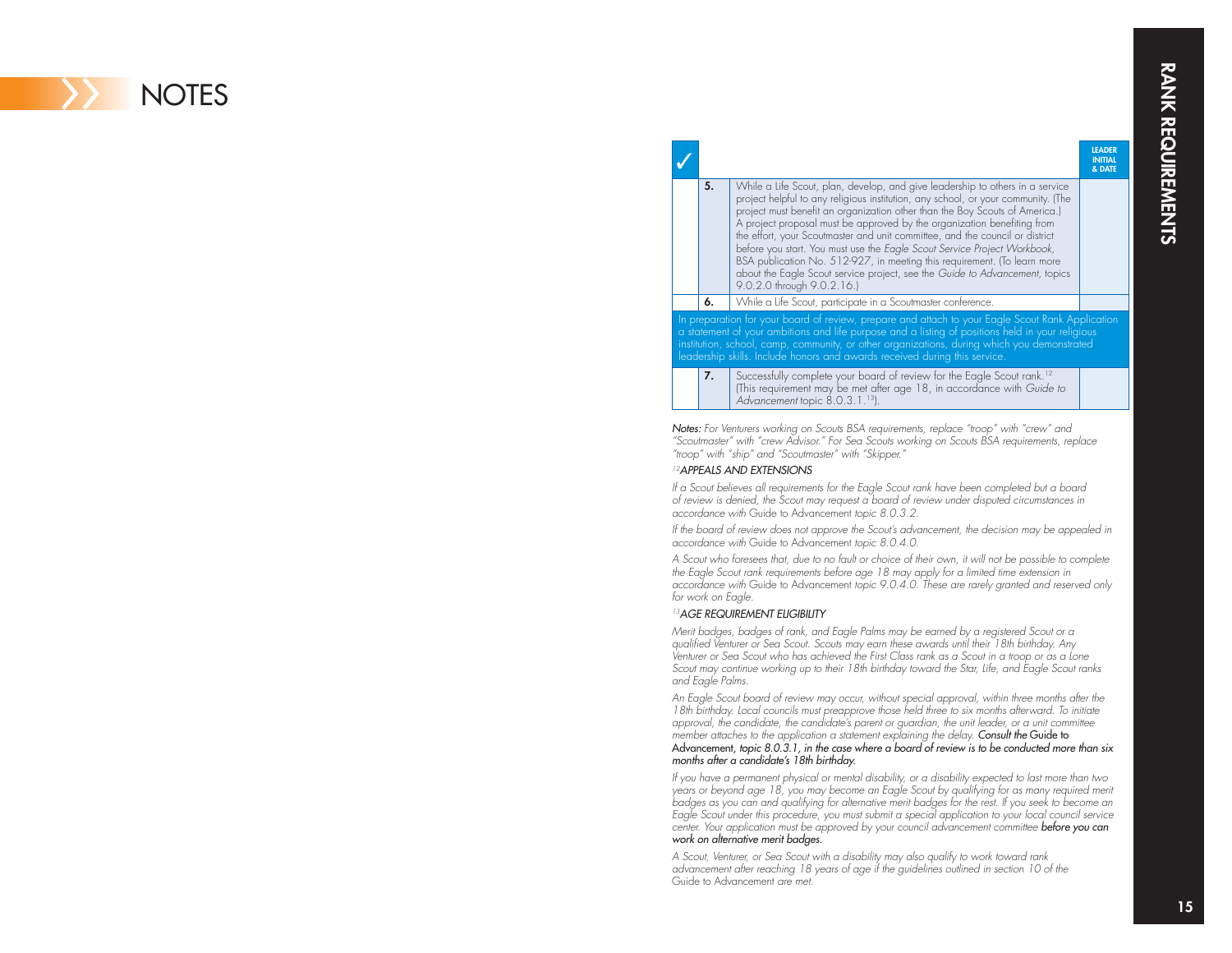

|                                                                                                                                                                                                                                                                                                                                                                                                                                                                                                                                                                                                                                                                                                        |                                                                                                                                                                                                                                                                                                                                                                                                                                                                                                                                                                                                                                                                                                                               |                    | <b>LEADER</b><br><b>INITIAL</b><br>& DATE |
|--------------------------------------------------------------------------------------------------------------------------------------------------------------------------------------------------------------------------------------------------------------------------------------------------------------------------------------------------------------------------------------------------------------------------------------------------------------------------------------------------------------------------------------------------------------------------------------------------------------------------------------------------------------------------------------------------------|-------------------------------------------------------------------------------------------------------------------------------------------------------------------------------------------------------------------------------------------------------------------------------------------------------------------------------------------------------------------------------------------------------------------------------------------------------------------------------------------------------------------------------------------------------------------------------------------------------------------------------------------------------------------------------------------------------------------------------|--------------------|-------------------------------------------|
| 1.                                                                                                                                                                                                                                                                                                                                                                                                                                                                                                                                                                                                                                                                                                     | Be active in your troop for at least six months as a Life Scout.                                                                                                                                                                                                                                                                                                                                                                                                                                                                                                                                                                                                                                                              |                    |                                           |
| 2.<br>As a Life Scout, demonstrate Scout Spirit by living the Scout Oath and Scout Law.<br>Tell how you have done your duty to God, how you have lived the Scout Oath<br>and Scout Law in your everyday life, and how your understanding of the Scout<br>Oath and Scout Law will guide your life in the future. List on your Eagle Scout<br>Rank Application the names of individuals who know you personally and would<br>be willing to provide a recommendation on your behalf, including parents/<br>guardians, religious (if not affiliated with an organized religion, then the parent or<br>guardian provides this reference), educational, employer (if employed), and two<br>other references. |                                                                                                                                                                                                                                                                                                                                                                                                                                                                                                                                                                                                                                                                                                                               |                    |                                           |
| 3.                                                                                                                                                                                                                                                                                                                                                                                                                                                                                                                                                                                                                                                                                                     | Earn a total of 21 merit badges (10 more than required for the Life rank),<br>including these 13 merit badges: (a) First Aid, (b) Citizenship in the Community,<br>(c) Citizenship in the Nation, (d) Citizenship in the World, (e) Communication,<br>(f) Cooking, (g) Personal Fitness, (h) Emergency Preparedness OR Lifesaving,<br>(i) Environmental Science OR Sustainability, (j) Personal Management,<br>(k) Swimming OR Hiking OR Cycling, (I) Camping, and (m) Family Life.<br>You must choose only one of the merit badges listed in categories h, i, and k. Any<br>additional merit badge(s) earned in those categories may be counted as one of your<br>eight optional merit badges used to make your total of 21. |                    |                                           |
|                                                                                                                                                                                                                                                                                                                                                                                                                                                                                                                                                                                                                                                                                                        | <b>NAME OF MERIT BADGE</b>                                                                                                                                                                                                                                                                                                                                                                                                                                                                                                                                                                                                                                                                                                    | <b>DATE EARNED</b> |                                           |
|                                                                                                                                                                                                                                                                                                                                                                                                                                                                                                                                                                                                                                                                                                        | 1.                                                                                                                                                                                                                                                                                                                                                                                                                                                                                                                                                                                                                                                                                                                            |                    |                                           |
|                                                                                                                                                                                                                                                                                                                                                                                                                                                                                                                                                                                                                                                                                                        | 2.                                                                                                                                                                                                                                                                                                                                                                                                                                                                                                                                                                                                                                                                                                                            |                    |                                           |
|                                                                                                                                                                                                                                                                                                                                                                                                                                                                                                                                                                                                                                                                                                        | 3.                                                                                                                                                                                                                                                                                                                                                                                                                                                                                                                                                                                                                                                                                                                            |                    |                                           |
|                                                                                                                                                                                                                                                                                                                                                                                                                                                                                                                                                                                                                                                                                                        | 4.                                                                                                                                                                                                                                                                                                                                                                                                                                                                                                                                                                                                                                                                                                                            |                    |                                           |
|                                                                                                                                                                                                                                                                                                                                                                                                                                                                                                                                                                                                                                                                                                        | 5.                                                                                                                                                                                                                                                                                                                                                                                                                                                                                                                                                                                                                                                                                                                            |                    |                                           |
|                                                                                                                                                                                                                                                                                                                                                                                                                                                                                                                                                                                                                                                                                                        | 6.                                                                                                                                                                                                                                                                                                                                                                                                                                                                                                                                                                                                                                                                                                                            |                    |                                           |
|                                                                                                                                                                                                                                                                                                                                                                                                                                                                                                                                                                                                                                                                                                        | 7.                                                                                                                                                                                                                                                                                                                                                                                                                                                                                                                                                                                                                                                                                                                            |                    |                                           |
|                                                                                                                                                                                                                                                                                                                                                                                                                                                                                                                                                                                                                                                                                                        | 8.                                                                                                                                                                                                                                                                                                                                                                                                                                                                                                                                                                                                                                                                                                                            |                    |                                           |
|                                                                                                                                                                                                                                                                                                                                                                                                                                                                                                                                                                                                                                                                                                        | 9.                                                                                                                                                                                                                                                                                                                                                                                                                                                                                                                                                                                                                                                                                                                            |                    |                                           |
|                                                                                                                                                                                                                                                                                                                                                                                                                                                                                                                                                                                                                                                                                                        | 10.                                                                                                                                                                                                                                                                                                                                                                                                                                                                                                                                                                                                                                                                                                                           |                    |                                           |
| 4.                                                                                                                                                                                                                                                                                                                                                                                                                                                                                                                                                                                                                                                                                                     | While a Life Scout, serve actively in your troop for six months in one or<br>more of the following positions of responsibility <sup>11</sup> :<br>Scout troop. Patrol leader, assistant senior patrol leader, senior patrol                                                                                                                                                                                                                                                                                                                                                                                                                                                                                                   |                    |                                           |
|                                                                                                                                                                                                                                                                                                                                                                                                                                                                                                                                                                                                                                                                                                        | leader, troop guide, Order of the Arrow troop representative, den chief,<br>scribe, librarian, historian, quartermaster, junior assistant Scoutmaster,<br>chaplain aide, instructor, webmaster, or outdoor ethics guide.                                                                                                                                                                                                                                                                                                                                                                                                                                                                                                      |                    |                                           |
|                                                                                                                                                                                                                                                                                                                                                                                                                                                                                                                                                                                                                                                                                                        | <b>Venturing crew.</b> President, vice president, secretary, treasurer, den chief,<br>historian, guide, quartermaster, chaplain aide, or outdoor ethics guide.                                                                                                                                                                                                                                                                                                                                                                                                                                                                                                                                                                |                    |                                           |
|                                                                                                                                                                                                                                                                                                                                                                                                                                                                                                                                                                                                                                                                                                        | Sea Scout ship. Boatswain, boatswain's mate, purser, yeoman,<br>storekeeper, crew leader, media specialist, specialist, den chief, or<br>chaplain aide.                                                                                                                                                                                                                                                                                                                                                                                                                                                                                                                                                                       |                    |                                           |
|                                                                                                                                                                                                                                                                                                                                                                                                                                                                                                                                                                                                                                                                                                        | <b>Lone Scout.</b> Leadership responsibility in your school, religious organization,<br>club, or elsewhere in your community.                                                                                                                                                                                                                                                                                                                                                                                                                                                                                                                                                                                                 |                    |                                           |

<sup>11</sup> Assistant patrol leader and bugler are not approved positions of responsibility for the Eagle Scout rank. Likewise, a Scoutmaster-approved leadership project cannot be used in lieu of serving in a position of responsibility.

## SCOUT RANK REQUIREMENTS S

All requirements for the Scout rank must be completed as a member of a troop or as a Lone Scout. If you have already completed these requirements as part of the Webelos Scouting Adventure, simply demonstrate your knowledge or skills to your Scoutmaster or other designated leader after joining the troop.

|                |                                                                                                                                                                                                       | <b>LEADER</b><br><b>INITIAL</b><br>& DATE |
|----------------|-------------------------------------------------------------------------------------------------------------------------------------------------------------------------------------------------------|-------------------------------------------|
| la.            | Repeat from memory the Scout Oath, Scout Law, Scout motto, and Scout<br>slogan. In your own words, explain their meaning.                                                                             |                                           |
| 1b.            | Explain what Scout spirit is. Describe some ways you have shown Scout spirit by<br>practicing the Scout Oath, Scout Law, Scout motto, and Scout slogan.                                               |                                           |
| 1c.            | Demonstrate the Scout sign, salute, and handshake. Explain when they<br>should be used.                                                                                                               |                                           |
| 1d.            | Describe the First Class Scout badge and tell what each part stands for.<br>Explain the significance of the First Class Scout badge.                                                                  |                                           |
| le.            | Repeat from memory the Outdoor Code. In your own words, explain what<br>the Outdoor Code means to you.                                                                                                |                                           |
| 1f.            | Repeat from memory the Pledge of Allegiance. In your own words, explain<br>its meaning.                                                                                                               |                                           |
| 2.             | After attending at least one Scout troop meeting, do the following:                                                                                                                                   |                                           |
| 2a.            | Describe how the Scouts in the troop provide its leadership.                                                                                                                                          |                                           |
| 2 <sub>b</sub> | Describe the four steps of Scout advancement.                                                                                                                                                         |                                           |
| 2c.            | Describe what the Scouts BSA ranks are and how they are earned.                                                                                                                                       |                                           |
| 2d.            | Describe what merit badges are and how they are earned.                                                                                                                                               |                                           |
| 3a.            | Explain the patrol method. Describe the types of patrols that are used in<br>your troop.                                                                                                              |                                           |
| 3 <sub>b</sub> | Become familiar with your patrol name, emblem, flag, and yell. Explain<br>how these items create patrol spirit.                                                                                       |                                           |
| 4α.            | Show how to tie a square knot, two half-hitches, and a taut-line hitch.<br>Explain how each knot is used.                                                                                             |                                           |
| 4 <sub>b</sub> | Show the proper care of a rope by learning how to whip and fuse the<br>ends of different kinds of rope.                                                                                               |                                           |
| 5.             | Tell what you need to know about pocketknife safety.                                                                                                                                                  |                                           |
| 6.             | With your parent or guardian, complete the exercises in the pamphlet<br>How to Protect Your Children From Child Abuse: A Parent's Guide and<br>earn the Cyber Chip Award for your grade. <sup>1</sup> |                                           |
| 7.             | Since joining the troop and while working on the Scout rank, participate in<br>a Scoutmaster conference.                                                                                              |                                           |

Notes: The requirements for Scout, Tenderfoot, Second Class, and First Class ranks may be worked on simultaneously; however, these ranks must be earned in sequence.

Alternative requirements for the Scout rank are available for Scouts with physical or mental disabilities if they meet the criteria listed in the Scouts BSA Requirements book.

<sup>1</sup>If your family does not have internet access at home AND you do not have ready internet access at school or another public place or via a mobile device, the Cyber Chip portion of this requirement may be waived by your Scoutmaster in consultation with your parent or guardian.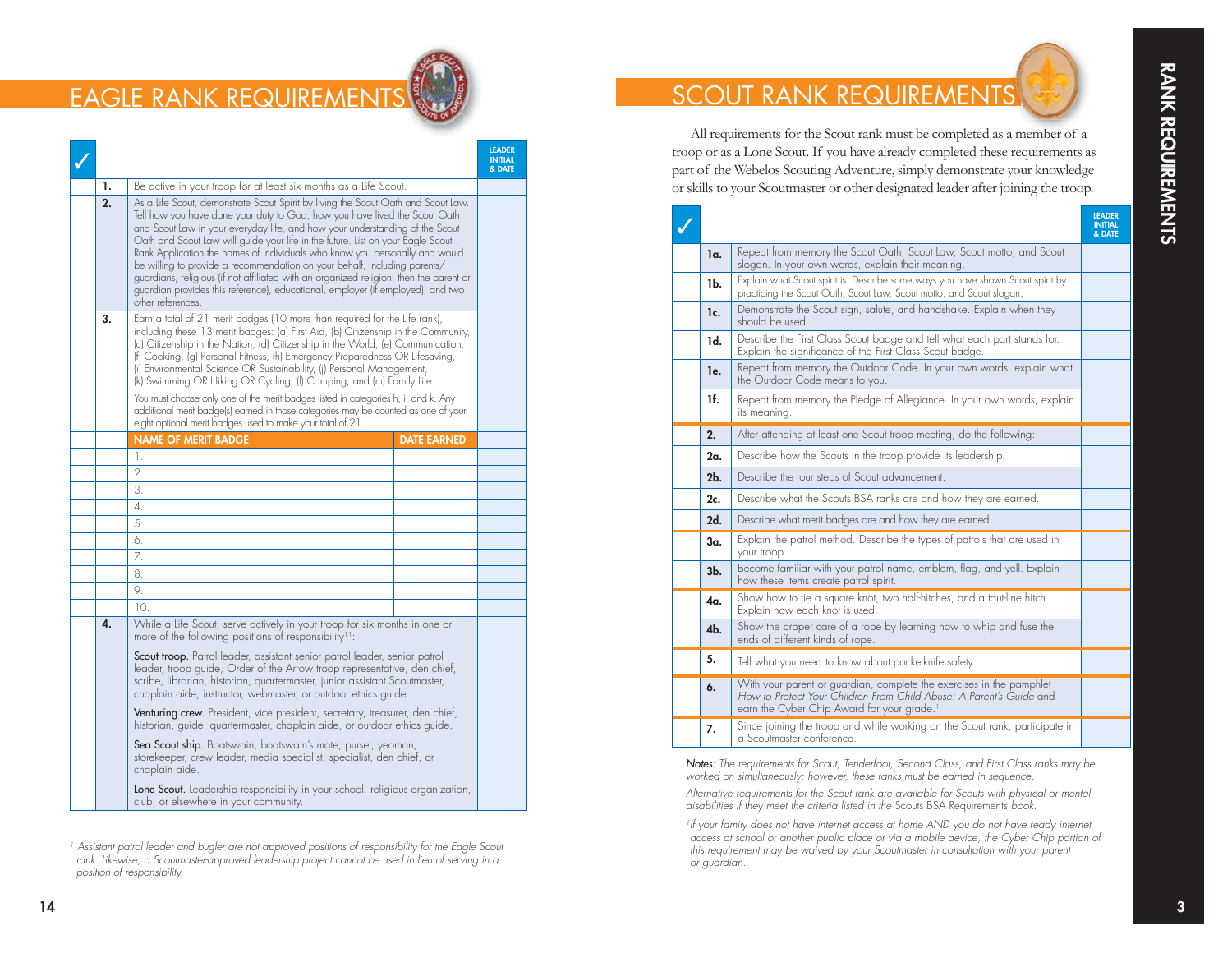#### <u>TENDERFOOT RANK REQUIREMENTS</u>

**NU** 

|                           |                |                                                                                                                                                                                     | <b>LEADER</b><br><b>INITIAL</b><br>& DATE |
|---------------------------|----------------|-------------------------------------------------------------------------------------------------------------------------------------------------------------------------------------|-------------------------------------------|
|                           |                | <b>CAMPING AND OUTDOOR ETHICS</b>                                                                                                                                                   |                                           |
|                           | 1a.            | Present yourself to your leader, prepared for an overnight camping trip.<br>Show the personal and camping gear you will use. Show the right way to<br>pack and carry it.            |                                           |
| 1b.<br>have helped pitch. |                | Spend at least one night on a patrol or troop campout. Sleep in a tent you                                                                                                          |                                           |
|                           | 1c.            | Tell how you practiced the Outdoor Code on a campout or outing.                                                                                                                     |                                           |
|                           | <b>COOKING</b> |                                                                                                                                                                                     |                                           |
|                           | 2a.            | On the campout, assist in preparing one of the meals. Tell why it is important<br>for each patrol member to share in meal preparation and cleanup.                                  |                                           |
|                           | 2 <sub>b</sub> | While on a campout, demonstrate the appropriate method of safely<br>cleaning items used to prepare, serve, and eat a meal.                                                          |                                           |
|                           | 2c.            | Explain the importance of eating together as a patrol.                                                                                                                              |                                           |
|                           | <b>TOOLS</b>   |                                                                                                                                                                                     |                                           |
|                           | 3a.            | Demonstrate a practical use of the square knot.                                                                                                                                     |                                           |
|                           | $3b$ .         | Demonstrate a practical use of two half-hitches.                                                                                                                                    |                                           |
|                           | 3c.            | Demonstrate a practical use of the taut-line hitch.                                                                                                                                 |                                           |
|                           | 3d.            | Demonstrate proper care, sharpening, and use of the knife, saw, and ax.<br>Describe when each should be used.                                                                       |                                           |
|                           |                | <b>FIRST AID AND NATURE</b>                                                                                                                                                         |                                           |
|                           | 4a.            | Show first aid for the following:                                                                                                                                                   |                                           |
|                           |                | • Simple cuts and scrapes                                                                                                                                                           |                                           |
|                           |                | • Blisters on the hand and foot                                                                                                                                                     |                                           |
|                           |                | · Minor (thermal/heat) burns or scalds (superficial, or first-degree)                                                                                                               |                                           |
|                           |                | • Bites or stings of insects and ticks                                                                                                                                              |                                           |
|                           |                | • Venomous snakebite                                                                                                                                                                |                                           |
|                           |                | • Nosebleed                                                                                                                                                                         |                                           |
|                           |                | • Frostbite and sunburn                                                                                                                                                             |                                           |
|                           |                | $\bullet$ Choking                                                                                                                                                                   |                                           |
|                           | 4b.            | Describe common poisonous or hazardous plants; identify any that grow in<br>your local area or campsite location. Tell how to treat for exposure to them.                           |                                           |
|                           | 4c.            | Tell what you can do while on a campout or other outdoor activity to<br>prevent or reduce the occurrence of injuries or exposure listed in Tenderfoot<br>requirements 4a and 4b.    |                                           |
|                           | 4d.            | Assemble a personal first-aid kit to carry with you on future campouts and<br>hikes. Tell how each item in the kit would be used.                                                   |                                           |
|                           | <b>HIKING</b>  |                                                                                                                                                                                     |                                           |
|                           | 5α.            | Explain the importance of the buddy system as it relates to your personal<br>safety on outings and in your neighborhood. Use the buddy system while<br>on a troop or patrol outing. |                                           |
|                           | 5b.            | Describe what to do if you become lost on a hike or campout.                                                                                                                        |                                           |
|                           | 5c.            | Explain the rules of safe hiking, both on the highway and cross-country,<br>during the day and at night.                                                                            |                                           |

## <u>life rank requirements</u>

|    |                                                                                                                                                                                                                                                                                                                                                                                                                                                                                                                                                                                                                                                                                                                                                                                                                                                                                                                                                                                                |                    | <b>LEADER</b><br><b>INITIAL</b><br>& DATE |
|----|------------------------------------------------------------------------------------------------------------------------------------------------------------------------------------------------------------------------------------------------------------------------------------------------------------------------------------------------------------------------------------------------------------------------------------------------------------------------------------------------------------------------------------------------------------------------------------------------------------------------------------------------------------------------------------------------------------------------------------------------------------------------------------------------------------------------------------------------------------------------------------------------------------------------------------------------------------------------------------------------|--------------------|-------------------------------------------|
| 1. | Be active in your troop for at least six months as a Star Scout.                                                                                                                                                                                                                                                                                                                                                                                                                                                                                                                                                                                                                                                                                                                                                                                                                                                                                                                               |                    |                                           |
| 2. | As a Star Scout, demonstrate Scout spirit by living the Scout Oath and Scout<br>Law. Tell how you have done your duty to God and how you have lived the<br>Scout Oath and Scout Law in your everyday life.                                                                                                                                                                                                                                                                                                                                                                                                                                                                                                                                                                                                                                                                                                                                                                                     |                    |                                           |
| 3. | Earn five more merit badges (so that you have 11 in all), including any three<br>additional badges from the required list for Eagle. You may choose any of<br>the 17 merit badges on the required list for Eagle to fulfill this requirement.<br>See Eagle rank requirement 3 for this list.                                                                                                                                                                                                                                                                                                                                                                                                                                                                                                                                                                                                                                                                                                   |                    |                                           |
|    | <b>NAME OF MERIT BADGE</b>                                                                                                                                                                                                                                                                                                                                                                                                                                                                                                                                                                                                                                                                                                                                                                                                                                                                                                                                                                     | <b>DATE EARNED</b> |                                           |
|    | (Eagle-required)                                                                                                                                                                                                                                                                                                                                                                                                                                                                                                                                                                                                                                                                                                                                                                                                                                                                                                                                                                               |                    |                                           |
|    | (Eagle-required)                                                                                                                                                                                                                                                                                                                                                                                                                                                                                                                                                                                                                                                                                                                                                                                                                                                                                                                                                                               |                    |                                           |
|    | (Eagle-required)                                                                                                                                                                                                                                                                                                                                                                                                                                                                                                                                                                                                                                                                                                                                                                                                                                                                                                                                                                               |                    |                                           |
|    |                                                                                                                                                                                                                                                                                                                                                                                                                                                                                                                                                                                                                                                                                                                                                                                                                                                                                                                                                                                                |                    |                                           |
|    |                                                                                                                                                                                                                                                                                                                                                                                                                                                                                                                                                                                                                                                                                                                                                                                                                                                                                                                                                                                                |                    |                                           |
| 4. | While a Star Scout, participate in six hours of service through one or more<br>service projects approved by your Scoutmaster. At least three hours of this<br>service must be conservation-related.                                                                                                                                                                                                                                                                                                                                                                                                                                                                                                                                                                                                                                                                                                                                                                                            |                    |                                           |
| 5. | While a Star Scout, serve actively in your troop for six months in one or more of<br>the following troop positions of responsibility (or carry out a Scoutmaster-approved<br>leadership project to help the troop).<br>Scout troop. Patrol leader, assistant senior patrol leader, senior patrol leader,<br>troop guide, Order of the Arrow troop representative, den chief, scribe, librarian,<br>historian, quartermaster, bugler, junior assistant Scoutmaster, chaplain aide,<br>instructor, webmaster, or outdoor ethics guide. <sup>9</sup><br>Venturing crew. President, vice president, secretary, treasurer, den chief, historian,<br>guide, quartermaster, chaplain aide, or outdoor ethics guide.<br>Sea Scout ship. Boatswain, boatswain's mate, purser, yeoman, storekeeper, crew<br>leader, media specialist, specialist, den chief, or chaplain aide.<br>Lone Scout. Leadership responsibility in your school, religious organization, club,<br>or elsewhere in your community. |                    |                                           |
| 6. | While a Star Scout, use the Teaching EDGE method to teach another Scout<br>(preferably younger than you) the skills from ONE of the following choices, so<br>that he is prepared to pass those requirements to his Scoutmaster's satisfaction.<br>(See page 38.)<br><b>a.</b> Tenderfoot 4a and 4b (first aid)<br>e. First Class 4a and 4b (navigation)<br><b>b.</b> Second Class 2b, 2c, and<br><b>f.</b> Second Class 6a and 6b (first aid)<br>2d (cooking/tools)<br><b>g.</b> First Class 7a and 7b (first aid)<br>h. Three requirements from one of<br>c. Second Class 3a and 3d (navigation)<br>the required Eagle merit badges,<br><b>d.</b> First Class 3a, 3b, 3c, and 3d (tools)<br>as approved by your Scoutmaster                                                                                                                                                                                                                                                                   |                    |                                           |
| 7. | While a Star Scout, participate in a Scoutmaster conference.                                                                                                                                                                                                                                                                                                                                                                                                                                                                                                                                                                                                                                                                                                                                                                                                                                                                                                                                   |                    |                                           |
| 8. | Successfully complete your board of review for the Life rank. <sup>10</sup>                                                                                                                                                                                                                                                                                                                                                                                                                                                                                                                                                                                                                                                                                                                                                                                                                                                                                                                    |                    |                                           |

**Notes:** For Venturers working on Scouts BSA requirements, replace "troop" with "crew" and "Scoutmaster" with "crew<br>Advisor." For Sea Scouts working on Scouts BSA requirements, replace "troop" with "ship" and "Scoutmaster" "Skipper."

<sup>9</sup>Assistant patrol leader is not an approved position of responsibility for the Star, Life, or Eagle rank.

<sup>10</sup>If the board of review does not approve the Scout's advancement, the decision may be appealed in accordance with Guide to Advancement topic 8.0.4.0.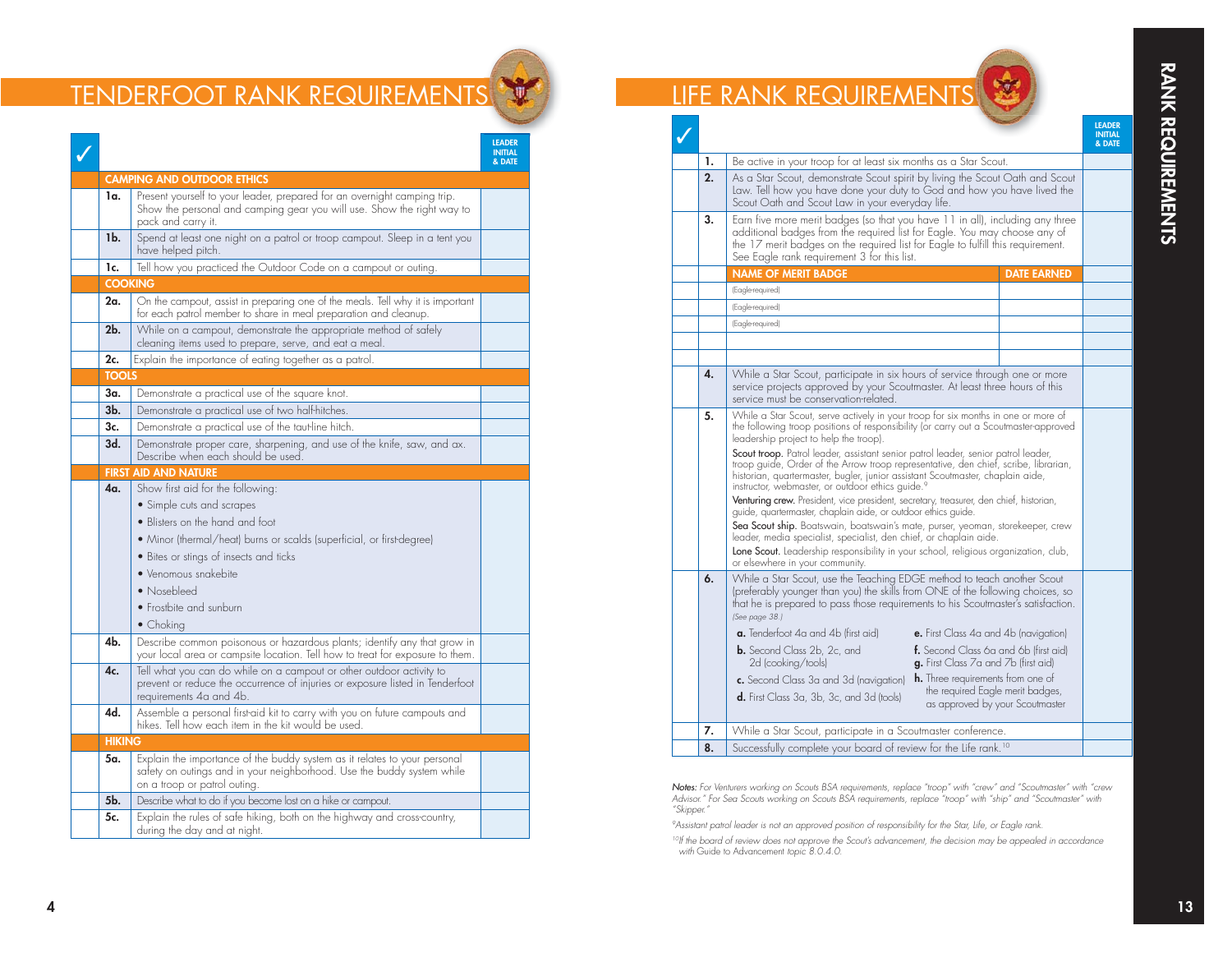#### STAR RANK REQUIREMENTS S

|  |                                                                                                                                                                                                                                                                                                                                                                                                                                                                                                                                                           |                                                                                                                                                                                                                                     |                    | <b>LEADER</b><br><b>INITIAL</b><br>& DATE |
|--|-----------------------------------------------------------------------------------------------------------------------------------------------------------------------------------------------------------------------------------------------------------------------------------------------------------------------------------------------------------------------------------------------------------------------------------------------------------------------------------------------------------------------------------------------------------|-------------------------------------------------------------------------------------------------------------------------------------------------------------------------------------------------------------------------------------|--------------------|-------------------------------------------|
|  | 1.                                                                                                                                                                                                                                                                                                                                                                                                                                                                                                                                                        | Be active in your troop for at least four months as a First Class Scout.                                                                                                                                                            |                    |                                           |
|  | 2.                                                                                                                                                                                                                                                                                                                                                                                                                                                                                                                                                        | As a First Class Scout, demonstrate Scout spirit by living the Scout Oath and<br>Scout Law. Tell how you have done your duty to God and how you have<br>lived the Scout Oath and Scout Law in your everyday life.                   |                    |                                           |
|  | 3.                                                                                                                                                                                                                                                                                                                                                                                                                                                                                                                                                        | Earn six merit badges, including any four from the required list for Eagle. You<br>may choose any of the 17 merit badges on the required list for Eagle to fulfill<br>this requirement. See Eagle rank requirement 3 for this list. |                    |                                           |
|  |                                                                                                                                                                                                                                                                                                                                                                                                                                                                                                                                                           | <b>NAME OF MERIT BADGE</b>                                                                                                                                                                                                          | <b>DATE EARNED</b> |                                           |
|  |                                                                                                                                                                                                                                                                                                                                                                                                                                                                                                                                                           | (Eagle-required)                                                                                                                                                                                                                    |                    |                                           |
|  |                                                                                                                                                                                                                                                                                                                                                                                                                                                                                                                                                           | (Eagle-required)                                                                                                                                                                                                                    |                    |                                           |
|  |                                                                                                                                                                                                                                                                                                                                                                                                                                                                                                                                                           | (Eagle-required)                                                                                                                                                                                                                    |                    |                                           |
|  |                                                                                                                                                                                                                                                                                                                                                                                                                                                                                                                                                           | (Eagle-required)                                                                                                                                                                                                                    |                    |                                           |
|  |                                                                                                                                                                                                                                                                                                                                                                                                                                                                                                                                                           |                                                                                                                                                                                                                                     |                    |                                           |
|  |                                                                                                                                                                                                                                                                                                                                                                                                                                                                                                                                                           |                                                                                                                                                                                                                                     |                    |                                           |
|  | 4.                                                                                                                                                                                                                                                                                                                                                                                                                                                                                                                                                        | While a First Class Scout, participate in six hours of service through one or<br>more service projects approved by your Scoutmaster.                                                                                                |                    |                                           |
|  | 5.<br>While a First Class Scout, serve actively in your troop for four months in<br>one or more of the following positions of responsibility (or carry out a<br>Scoutmaster-approved leadership project to help the troop):<br>Scout troop. Patrol leader, assistant senior patrol leader, senior patrol<br>leader, troop guide, Order of the Arrow troop representative, den<br>chief, scribe, librarian, historian, quartermaster, bugler, junior assistant<br>Scoutmaster, chaplain aide, instructor, webmaster, or outdoor ethics guide. <sup>6</sup> |                                                                                                                                                                                                                                     |                    |                                           |
|  |                                                                                                                                                                                                                                                                                                                                                                                                                                                                                                                                                           |                                                                                                                                                                                                                                     |                    |                                           |
|  |                                                                                                                                                                                                                                                                                                                                                                                                                                                                                                                                                           | Venturing crew. President, vice president, secretary, treasurer, den chief,<br>historian, guide, quartermaster, chaplain aide, or outdoor ethics guide.                                                                             |                    |                                           |
|  | Sea Scout ship. Boatswain, boatswain's mate, purser, yeoman,<br>storekeeper, crew leader, media specialist, specialist, den chief, or<br>chaplain aide.                                                                                                                                                                                                                                                                                                                                                                                                   |                                                                                                                                                                                                                                     |                    |                                           |
|  |                                                                                                                                                                                                                                                                                                                                                                                                                                                                                                                                                           | Lone Scout. Leadership responsibility in your school, religious organization,<br>club, or elsewhere in your community.                                                                                                              |                    |                                           |
|  | 6.                                                                                                                                                                                                                                                                                                                                                                                                                                                                                                                                                        | With your parent or guardian, complete the exercises in the pamphlet How to<br>Protect Your Children From Child Abuse: A Parent's Guide and earn the Cyber<br>Chip award for your grade. <sup>7</sup>                               |                    |                                           |
|  | 7.                                                                                                                                                                                                                                                                                                                                                                                                                                                                                                                                                        | While a First Class Scout, participate in a Scoutmaster conference.                                                                                                                                                                 |                    |                                           |
|  | 8.                                                                                                                                                                                                                                                                                                                                                                                                                                                                                                                                                        | Successfully complete your board of review for the Star rank. <sup>8</sup>                                                                                                                                                          |                    |                                           |

Notes: For Venturers working on Scouts BSA requirements, replace "troop" with "crew" and "Scoutmaster" with "crew Advisor." For Sea Scouts working on Scouts BSA requirements, replace "troop" with "ship" and "Scoutmaster" with "Skipper."

<sup>6</sup>Assistant patrol leader is not an approved position of responsibility for the Star rank.

<sup>7</sup>If your family does not have internet access at home AND you do not have ready internet access at school or another public place or via a mobile device, the Cyber Chip portion of this requirement may be waived by your Scoutmaster in consultation with your parent or guardian.

<sup>8</sup>If the board of review does not approve the Scout's advancement, the decision may be appealed in accordance with Guide to Advancement topic 8.0.4.0.

# **LEADER**<br>INITIAL BUTTAL BUTTAL BUTTAL BUTTAL BUTTAL BUTTAL BUTTAL BUTTAL BUTTAL BUTTAL<br>A DATE

✓

| <b>FITNESS</b>                                                                                                                |                                                                                                                                                                                                     |  |  |
|-------------------------------------------------------------------------------------------------------------------------------|-----------------------------------------------------------------------------------------------------------------------------------------------------------------------------------------------------|--|--|
| 6a.                                                                                                                           | Record your best in the following tests:                                                                                                                                                            |  |  |
|                                                                                                                               | • Pushups __________(Record the number done correctly in 60 seconds.)                                                                                                                               |  |  |
|                                                                                                                               | • Situps or curl-ups __________ (Record the number done correctly in                                                                                                                                |  |  |
|                                                                                                                               | 60 seconds.)                                                                                                                                                                                        |  |  |
|                                                                                                                               | • Backsaver sitand-reach _________ (Record the distance stretched.)                                                                                                                                 |  |  |
|                                                                                                                               | • 1-mile walk/run __________ (Record the time.)                                                                                                                                                     |  |  |
| 6b.                                                                                                                           | Develop and describe a plan for improvement in each of the activities<br>listed in Tenderfoot requirement 6a. Keep track of your activity for at least<br>30 days.                                  |  |  |
| 6c.<br>Show improvement (of any degree) in each activity listed in Tenderfoot<br>requirement 6a after practicing for 30 days. |                                                                                                                                                                                                     |  |  |
|                                                                                                                               | • Pushups __________ (Record the number done correctly in<br>60 seconds.                                                                                                                            |  |  |
| • Situps or curl-ups ___________ (Record the number done correctly in<br>60 seconds.                                          |                                                                                                                                                                                                     |  |  |
|                                                                                                                               | • Back-saver sit-and-reach __________ (Record the distance stretched.)                                                                                                                              |  |  |
|                                                                                                                               | • 1-mile walk/run ___________(Record the time.)                                                                                                                                                     |  |  |
|                                                                                                                               | <b>CITIZENSHIP</b>                                                                                                                                                                                  |  |  |
| 7a.                                                                                                                           | Demonstrate how to display, raise, lower, and fold the U.S. flag.                                                                                                                                   |  |  |
| 7b.                                                                                                                           | Participate in a total of one hour of service in one or more service projects<br>approved by your Scoutmaster. Explain how your service to others relates<br>to the Scout slogan and Scout motto.   |  |  |
|                                                                                                                               | <b>LEADERSHIP</b>                                                                                                                                                                                   |  |  |
| 8.                                                                                                                            | Describe the steps in Scouting's Teaching EDGE method. Use the Teaching<br>EDGE method to teach another person how to tie the square knot.                                                          |  |  |
|                                                                                                                               | <b>SCOUT SPIRIT</b>                                                                                                                                                                                 |  |  |
| 9.                                                                                                                            | Demonstrate Scout spirit by living the Scout Oath and Scout Law. Tell how<br>you have done your duty to God and how you have lived four different<br>points of the Scout Law in your everyday life. |  |  |
| 10.                                                                                                                           | While working toward the Tenderfoot rank, and after completing Scout<br>rank requirement 7, participate in a Scoutmaster conference.                                                                |  |  |
| 11.                                                                                                                           | Successfully complete your board of review for the Tenderfoot rank.                                                                                                                                 |  |  |

Notes: The requirements for Scout, Tenderfoot, Second Class, and First Class ranks may be worked on simultaneously; however, these ranks must be earned in sequence.

Alternative requirements for the Tenderfoot rank are available for Scouts with physical or mental disabilities if they meet the criteria listed in the Scouts BSA Requirements book.

LEADER<br>INITIAL<br>& DATE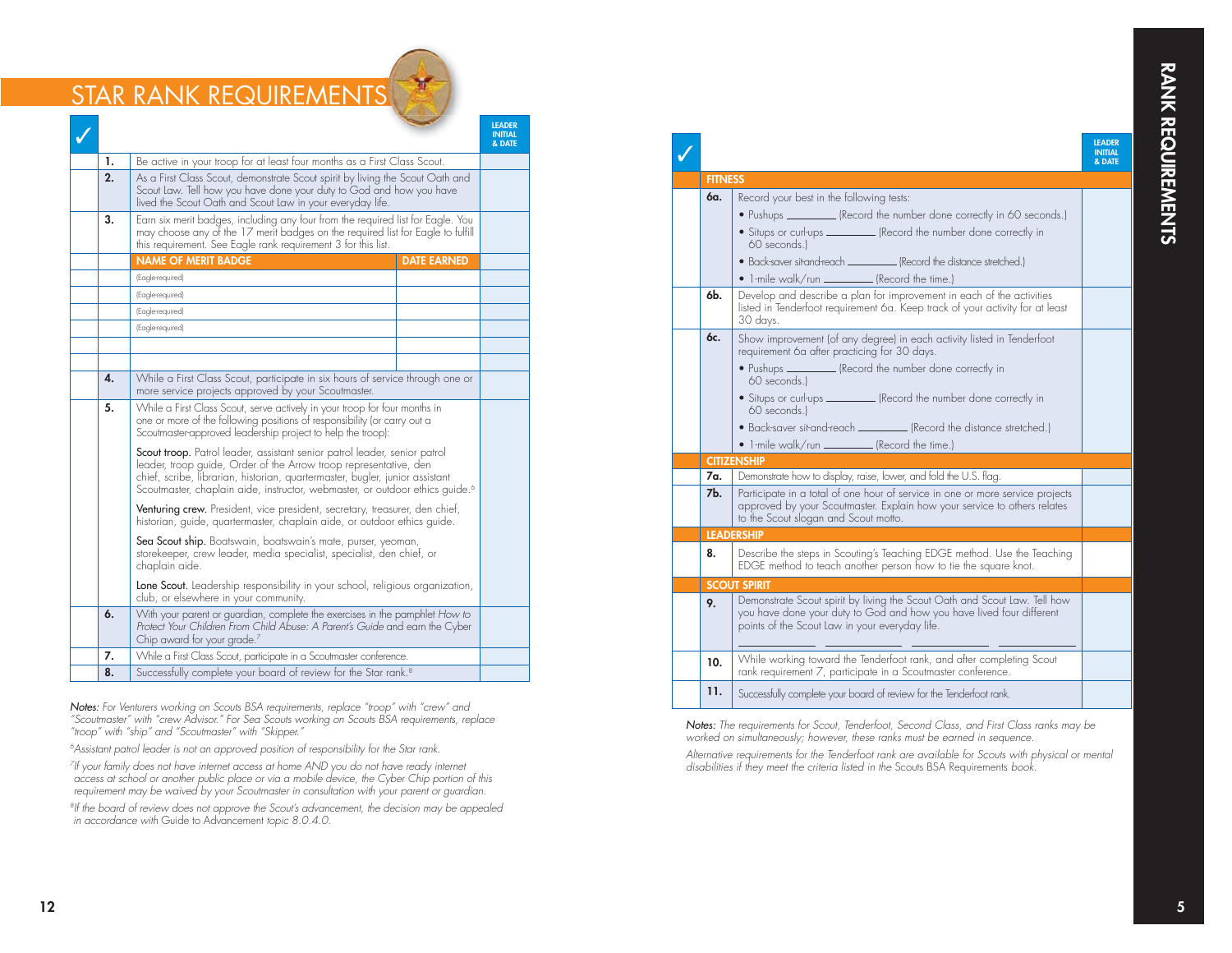#### SECOND CLASS RANK REQUIREMENT S

|                |                                                                                                                                                                                                                                                                                                                                                                                                                    | <b>LEADER</b><br><b>INITIAL</b><br>& DATE |
|----------------|--------------------------------------------------------------------------------------------------------------------------------------------------------------------------------------------------------------------------------------------------------------------------------------------------------------------------------------------------------------------------------------------------------------------|-------------------------------------------|
|                | <b>CAMPING AND OUTDOOR ETHICS</b>                                                                                                                                                                                                                                                                                                                                                                                  |                                           |
| 1a.            | Since joining Scouts BSA, participate in five separate troop/patrol activities,<br>at least three of which must be held outdoors. Of the outdoor activities, at<br>least two must include overnight camping. These activities do not include<br>troop or patrol meetings. On campouts, spend the night in a tent that you<br>pitch or other structure that you help erect, such as a lean-to, snow cave, or tepee. |                                           |
| 1b.            | Explain the principles of Leave No Trace and tell how you practiced them<br>on a campout or outing. This outing must be different from the one used for<br>Tenderfoot requirement 1c.                                                                                                                                                                                                                              |                                           |
| 1c.            | On one of these campouts, select a location for your patrol site and<br>recommend it to your patrol leader, senior patrol leader, or troop guide.<br>Explain what factors you should consider when choosing a patrol site and<br>where to pitch a tent.                                                                                                                                                            |                                           |
|                | <b>COOKING AND TOOLS</b>                                                                                                                                                                                                                                                                                                                                                                                           |                                           |
| 2a.            | Explain when it is appropriate to use a fire for cooking or other purposes<br>and when it would not be appropriate to do so.                                                                                                                                                                                                                                                                                       |                                           |
| 2 <sub>b</sub> | Use the tools listed in Tenderfoot requirement 3d to prepare tinder,<br>kindling, and fuel wood for a cooking fire.                                                                                                                                                                                                                                                                                                |                                           |
| 2c.            | At an approved outdoor location and time, use the tinder, kindling, and<br>fuel wood from Second Class requirement 2b to demonstrate how to<br>build a fire. Unless prohibited by local fire restrictions, light the fire. After<br>allowing the flames to burn safely for at least two minutes, safely extinguish<br>the flames with minimal impact to the fire site.                                             |                                           |
| 2d.            | Explain when it is appropriate to use a lightweight stove and when it is<br>appropriate to use a propane stove. Set up a lightweight stove or propane<br>stove. Light the stove, unless prohibited by local fire restrictions. Describe the<br>safety procedures for using these types of stoves.                                                                                                                  |                                           |
| 2e.            | On one campout, plan and cook one hot breakfast or lunch, selecting<br>foods from MyPlate or the current USDA nutritional model. Explain the<br>importance of good nutrition. Demonstrate how to transport, store, and<br>prepare the foods you selected.                                                                                                                                                          |                                           |
| 2f.            | Demonstrate tying the sheet bend knot. Describe a situation in which you<br>would use this knot.                                                                                                                                                                                                                                                                                                                   |                                           |
| 2g.            | Demonstrate tying the bowline knot. Describe a situation in which you<br>would use this knot.                                                                                                                                                                                                                                                                                                                      |                                           |
|                | <b>NAVIGATION</b>                                                                                                                                                                                                                                                                                                                                                                                                  |                                           |
| 3a.            | Demonstrate how a compass works and how to orient a map. Use a map<br>to point out and tell the meaning of five map symbols.                                                                                                                                                                                                                                                                                       |                                           |
| 3b.            | Using a compass and map together, take a 5-mile hike (or 10 miles by<br>bike) approved by your adult leader and your parent or guardian. <sup>2</sup>                                                                                                                                                                                                                                                              |                                           |
| 3c.            | Describe some hazards or injuries that you might encounter on your hike<br>and what you can do to help prevent them. <sup>2</sup>                                                                                                                                                                                                                                                                                  |                                           |
| 3d.            | Demonstrate how to find directions during the day and at night without<br>using a compass or an electronic device.                                                                                                                                                                                                                                                                                                 |                                           |

<sup>2</sup>lf you use a wheelchair or crutches, or if it is difficult for you to get around, you may substitute "trip" for "hike" in requirement 3b and 3c.

|     |                                                                                                                                                                                                                                                                                                                                                  | <b>LEADER</b><br><b>INITIAL</b><br>& DATE |
|-----|--------------------------------------------------------------------------------------------------------------------------------------------------------------------------------------------------------------------------------------------------------------------------------------------------------------------------------------------------|-------------------------------------------|
| 9c. | On a Scouting or family outing, take note of the trash and garbage you<br>produce. Before your next similar outing, decide how you can reduce,<br>recycle, or repurpose what you take on that outing, and then put those<br>plans into action. Compare your results.                                                                             |                                           |
| 9d. | Participate in three hours of service through one or more service projects<br>approved by your Scoutmaster. The project(s) must not be the same service<br>project(s) used for Tenderfoot requirement 7b and Second Class requirement<br>8e. Explain how your service to others relates to the Scout Law.                                        |                                           |
|     | <b>LEADERSHIP</b>                                                                                                                                                                                                                                                                                                                                |                                           |
| 10. | Tell someone who is eligible to join Scouts BSA, or an inactive Scout,<br>about your Scouting activities. Invite this person to an outing, activity,<br>service project, or meeting. Provide information on how to join, or<br>encourage the inactive Scout to become active. Share your efforts with<br>your Scoutmaster or other adult leader. |                                           |
|     | <b>SCOUT SPIRIT</b>                                                                                                                                                                                                                                                                                                                              |                                           |
| 11. | Demonstrate Scout spirit by living the Scout Oath and Scout Law. Tell how<br>you have done your duty to God and how you have lived four different<br>points of the Scout Law (different from those points used for previous ranks)<br>in your everyday life.                                                                                     |                                           |
| 12. | While working toward the First Class rank, and after completing Second Class<br>requirement 11, participate in a Scoutmaster conference.                                                                                                                                                                                                         |                                           |
| 13. | Successfully complete your board of review for the First Class rank.                                                                                                                                                                                                                                                                             |                                           |
|     |                                                                                                                                                                                                                                                                                                                                                  |                                           |

Notes: The requirements for Scout, Tenderfoot, Second Class, and First Class ranks may be worked on simultaneously; however, these ranks must be earned in sequence.

Alternative requirements for the First Class rank are available for Scouts with physical or mental disabilities if they meet the criteria listed in the Scouts BSA Requirements book.

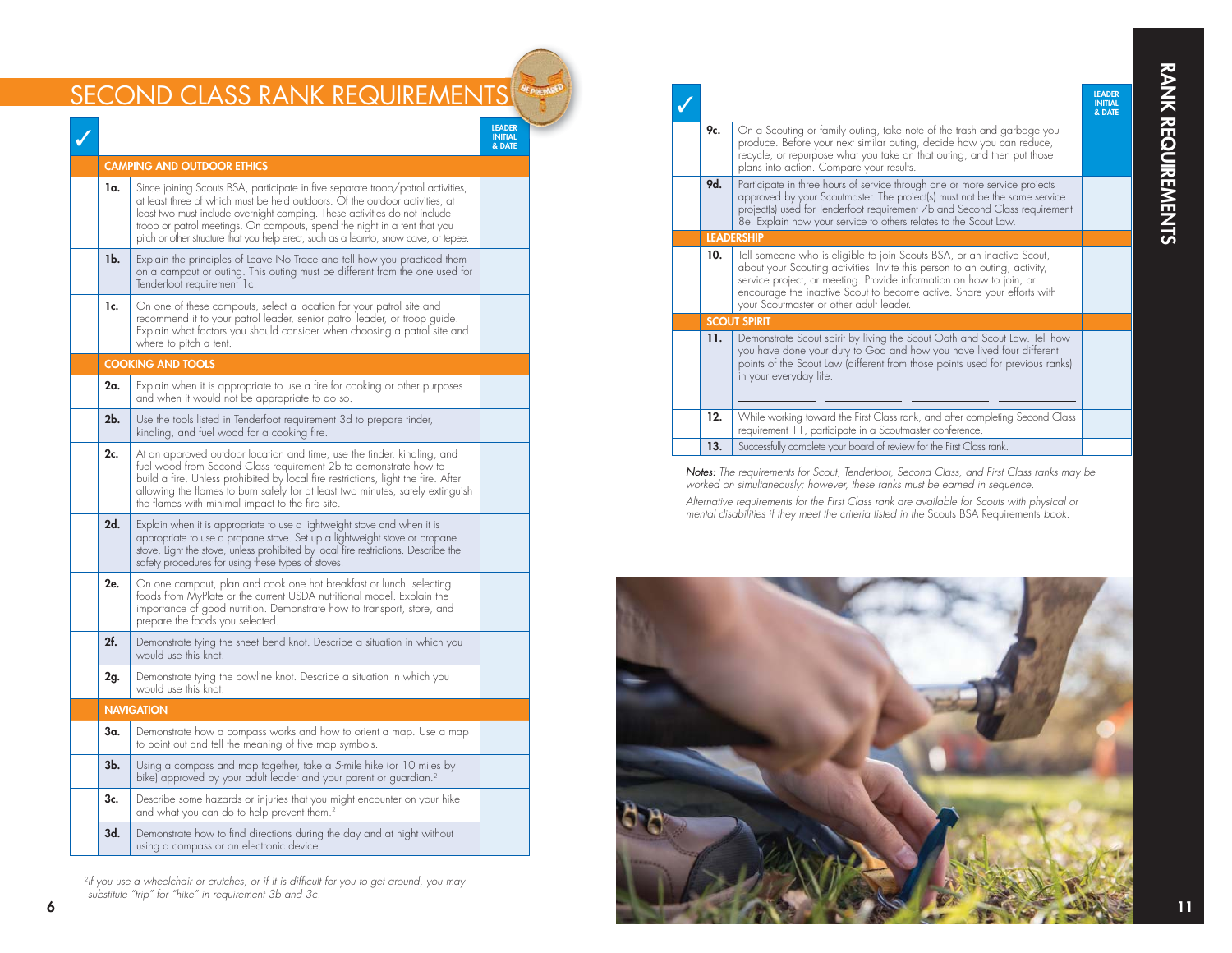|                 |                                                                                                                                                                                                                                                                                                                                                        | <b>LEADER</b><br><b>INITIAL</b><br>& DATE |
|-----------------|--------------------------------------------------------------------------------------------------------------------------------------------------------------------------------------------------------------------------------------------------------------------------------------------------------------------------------------------------------|-------------------------------------------|
| 5c.             | Describe at least three natural indicators of impending hazardous weather,<br>the potential dangerous events that might result from such weather condi-<br>tions, and the appropriate actions to take.                                                                                                                                                 |                                           |
| 5d.             | Describe extreme weather conditions you might encounter in the outdoors<br>in your local geographic area. Discuss how you would determine ahead<br>of time the potential risk of these types of weather dangers, alternative<br>planning considerations to avoid such risks, and how you would prepare<br>for and respond to those weather conditions. |                                           |
| <b>AQUATICS</b> |                                                                                                                                                                                                                                                                                                                                                        |                                           |
| 6a.             | Successfully complete the BSA swimmer test. <sup>4,5</sup>                                                                                                                                                                                                                                                                                             |                                           |
| 6b.             | Tell what precautions must be taken for a safe trip afloat.                                                                                                                                                                                                                                                                                            |                                           |
| 6с.             | Identify the basic parts of a canoe, kayak, or other boat. Identify the parts<br>of a paddle or an oar.                                                                                                                                                                                                                                                |                                           |
| 6d.             | Describe proper body positioning in a watercraft, depending on the type<br>and size of the vessel. Explain the importance of proper body position in<br>the boat.                                                                                                                                                                                      |                                           |
| 6e.             | With a helper and a practice victim, show a line rescue both as tender<br>and as rescuer. (The practice victim should be approximately 30 feet from<br>shore in deep water.) <sup>5</sup>                                                                                                                                                              |                                           |
| <b>FIRST</b>    | AID AND EMERGENCY PREPAREDNESS                                                                                                                                                                                                                                                                                                                         |                                           |
| 7a.             | Demonstrate bandages for a sprained ankle and for injuries on the head,<br>the upper arm, and the collarbone.                                                                                                                                                                                                                                          |                                           |
| 7b.             | By yourself and with a partner, show how to:                                                                                                                                                                                                                                                                                                           |                                           |
|                 | • Transport a person from a smoke-filled room.                                                                                                                                                                                                                                                                                                         |                                           |
|                 | $\bullet$ Transport for at least 25 yards a person with a sprained ankle.                                                                                                                                                                                                                                                                              |                                           |
| 7c.             | Tell the five most common signals of a heart attack. Explain the steps<br>(procedures) in cardiopulmonary resuscitation (CPR).                                                                                                                                                                                                                         |                                           |
| 7d.             | Tell what utility services exist in your home or meeting place. Describe<br>potential hazards associated with these utilities and tell how to respond in<br>emergency situations.                                                                                                                                                                      |                                           |
| 7e.             | Develop an emergency action plan for your home that includes what to do<br>in case of fire, storm, power outage, and water outage.                                                                                                                                                                                                                     |                                           |
| 7f.             | Explain how to obtain potable water in an emergency.                                                                                                                                                                                                                                                                                                   |                                           |
| <b>FITNESS</b>  |                                                                                                                                                                                                                                                                                                                                                        |                                           |
| 8a.             | After completing Second Class requirement 7a, be physically active at<br>least 30 minutes each day for five days a week for four weeks. Keep track<br>ot your activities.                                                                                                                                                                              |                                           |
| 8b.             | Share your challenges and successes in completing First Class requirement<br>8a. Set a goal for continuing to include physical activity as part of your<br>daily life.                                                                                                                                                                                 |                                           |
|                 | <b>CITIZENSHIP</b>                                                                                                                                                                                                                                                                                                                                     |                                           |
| 9a.             | Visit and discuss with a selected individual approved by your leader (for<br>example, an elected official, judge, attorney, civil servant, principal, or<br>teacher) the constitutional rights and obligations of a U.S. citizen.                                                                                                                      |                                           |
| 9b.             | Investigate an environmental issue affecting your community. Share what<br>you learned about that issue with your patrol or troop. Tell what, if anything,<br>could be done by you or your community to address the concern.                                                                                                                           |                                           |

<sup>4</sup>See the Swimming merit badge requirements for details about the BSA swimmer test.

5 Under certain exceptional conditions, where the climate keeps the outdoor water temperature below safe levels year-round, or where there are no suitably safe and accessible places (outdoors or indoors) within a reasonable traveling distance to swim at any time during the year, the council Scout executive and advancement committee may, on an individual Scout basis, authorize an alternative for requirements 6a and 6e. The local council may establish appropriate procedures for submitting and processing these types of requests. All the other requirements, none of which necessitate entry in the **10**<br>**10** protocol only in a watercraft on the water must be completed as written. water or entry in a watercraft on the water, must be completed as written.

|                 |                                                                                                                                                                                                                                                                                                                                              | <b>LEADER</b><br><b>INITIAL</b><br>& DATE |
|-----------------|----------------------------------------------------------------------------------------------------------------------------------------------------------------------------------------------------------------------------------------------------------------------------------------------------------------------------------------------|-------------------------------------------|
| <b>NATURE</b>   |                                                                                                                                                                                                                                                                                                                                              |                                           |
| 4.              | Identify or show evidence of at least 10 kinds of wild animals (such<br>as birds, mammals, reptiles, fish, or mollusks) found in your local area<br>or camping location. You may show evidence by tracks, signs, or<br>photographs you have taken.                                                                                           |                                           |
| <b>AQUATICS</b> |                                                                                                                                                                                                                                                                                                                                              |                                           |
| 5a.             | Tell what precautions must be taken for a safe swim.                                                                                                                                                                                                                                                                                         |                                           |
| 5b.             | Demonstrate your ability to pass the BSA beginner test: Jump feetfirst into<br>water over your head in depth, level off and swim 25 feet on the surface,<br>stop, turn sharply, resume swimming, then return to your starting place. <sup>3</sup>                                                                                            |                                           |
| 5c.             | Demonstrate water rescue methods by reaching with your arm or leg, by<br>reaching with a suitable object, and by throwing lines and objects. <sup>3</sup>                                                                                                                                                                                    |                                           |
| 5d.             | Explain why swimming rescues should not be attempted when a reaching<br>or throwing rescue is possible. Explain why and how a rescue swimmer<br>should avoid contact with the victim.                                                                                                                                                        |                                           |
|                 | <b>FIRST AID AND EMERGENCY PREPAREDNESS</b>                                                                                                                                                                                                                                                                                                  |                                           |
| 6a.             | Demonstrate first aid for the following:<br>• Object in the eye<br>• Bite of a warm-blooded animal<br>• Puncture wounds from a splinter, nail, and fishhook<br>• Serious burns (partial thickness, or second-degree)<br>$\bullet$ Heat exhaustion<br>$\bullet$ Shock<br>$\bullet$ Heatstroke, dehydration, hypothermia, and hyperventilation |                                           |
| 6b.             | Show what to do for "hurry" cases of stopped breathing, stroke, severe<br>bleeding, and ingested poisoning.                                                                                                                                                                                                                                  |                                           |
| 6c.             | Tell what you can do while on a campout or hike to prevent or reduce the<br>occurrence of the injuries listed in Second Class requirements 6a and 6b.                                                                                                                                                                                        |                                           |
| 6d.             | Explain what to do in case of accidents that require emergency response<br>in the home and backcountry. Explain what constitutes an emergency and<br>what information you will need to provide to a responder.                                                                                                                               |                                           |
| 6e.             | Tell how you should respond if you come upon the scene of a<br>vehicular accident.                                                                                                                                                                                                                                                           |                                           |
| <b>FITNESS</b>  |                                                                                                                                                                                                                                                                                                                                              |                                           |
| 7a.             | After completing Tenderfoot requirement 6c, be physically active at least<br>30 minutes each day for five days a week for four weeks. Keep track of<br>your activities.                                                                                                                                                                      |                                           |
| 7b.             | Share your challenges and successes in completing Second Class<br>requirement 7a. Set a goal for continuing to include physical activity as<br>part of your daily life and develop a plan for doing so.                                                                                                                                      |                                           |
|                 |                                                                                                                                                                                                                                                                                                                                              |                                           |

<sup>3</sup>Under certain exceptional conditions, where the climate keeps the outdoor water temperature below safe levels year-round, or where there are no suitably safe and accessible places (outdoors or indoors) within a reasonable traveling distance to swim at any time during the year, the council Scout executive and advancement committee may, on an individual Scout basis, authorize an alternative for requirements 5b and 5c. The local council may establish appropriate procedures for submitting and processing these types of requests. All the other requirements, none of which necessitate entry in the water or entry in a watercraft on the water, must be completed as written.